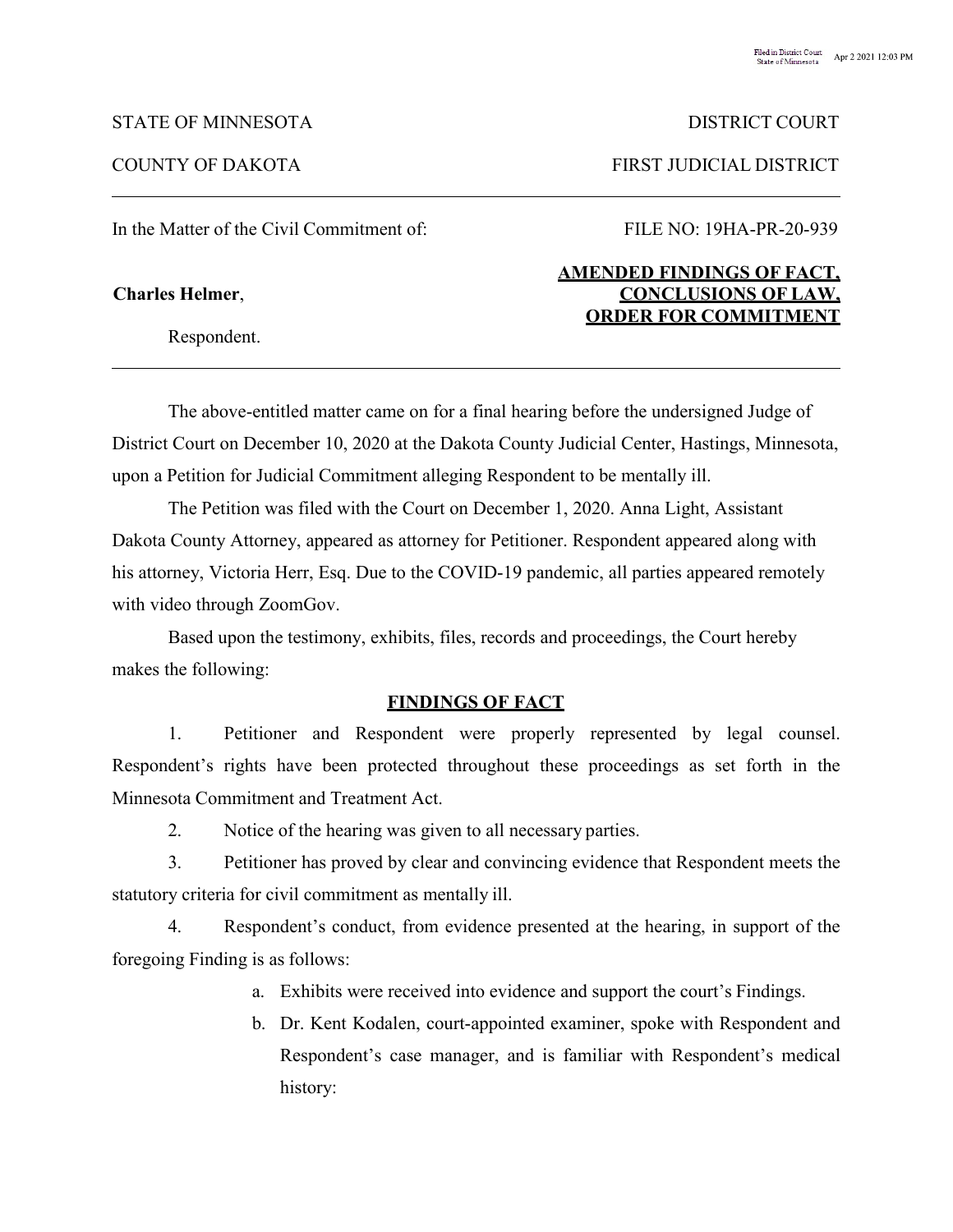- i. Respondent refuses medication and refused to eat at times. Respondent is incapable of acknowledging his need for treatment.
- ii. Respondent has called emergency services to assist him in moving furniture.
- iii. Respondent was irritable, distracted, and easily agitated. Respondent was tangential and unfocused in the conversation. Inability to provide an organized narrative.
- iv. Respondent has threatened to assault staff members of the facility. Otherwise, he does not engage with others and keeps to himself.
- v. Police brought Respondent to the treatment facility.
- vi. No lesser restrictive alternative to commitment is available at this time.
- vii. Dr. Kodalen testified consistently with the contents of his report, and Respondent continues to meet the criteria for civil commitment as mentally ill.
- c. Respondent began to testify but left the hearing and refused to return.

5. The Court has considered less restrictive alternatives. There is no suitable alternative to judicial commitment and commitment **triply to University of Minnesota Medical Center – Fairview, Regions Hospital, and to the Minnesota Commissioner of Human Services** is the least restrictive program which can meet Respondent's treatment needs consistent with Minn. Stat. § 253B.03, subd. 7. The following less restrictive treatment programs were considered and

- rejected:
- a. Community-based nonresidential treatment,
- b. Community residential treatment,
- c. Partial hospitalization,
- d. Acute care hospitalization,
- e. Stayed commitment.

6. The following least restrictive alternatives were considered and rejected for the following reasons:

- a. Dismissal of the Petition is rejected because Respondent
	- i. Becomes a danger to himself when he discontinues medications, evidenced by increased delusional symptoms that have resulted in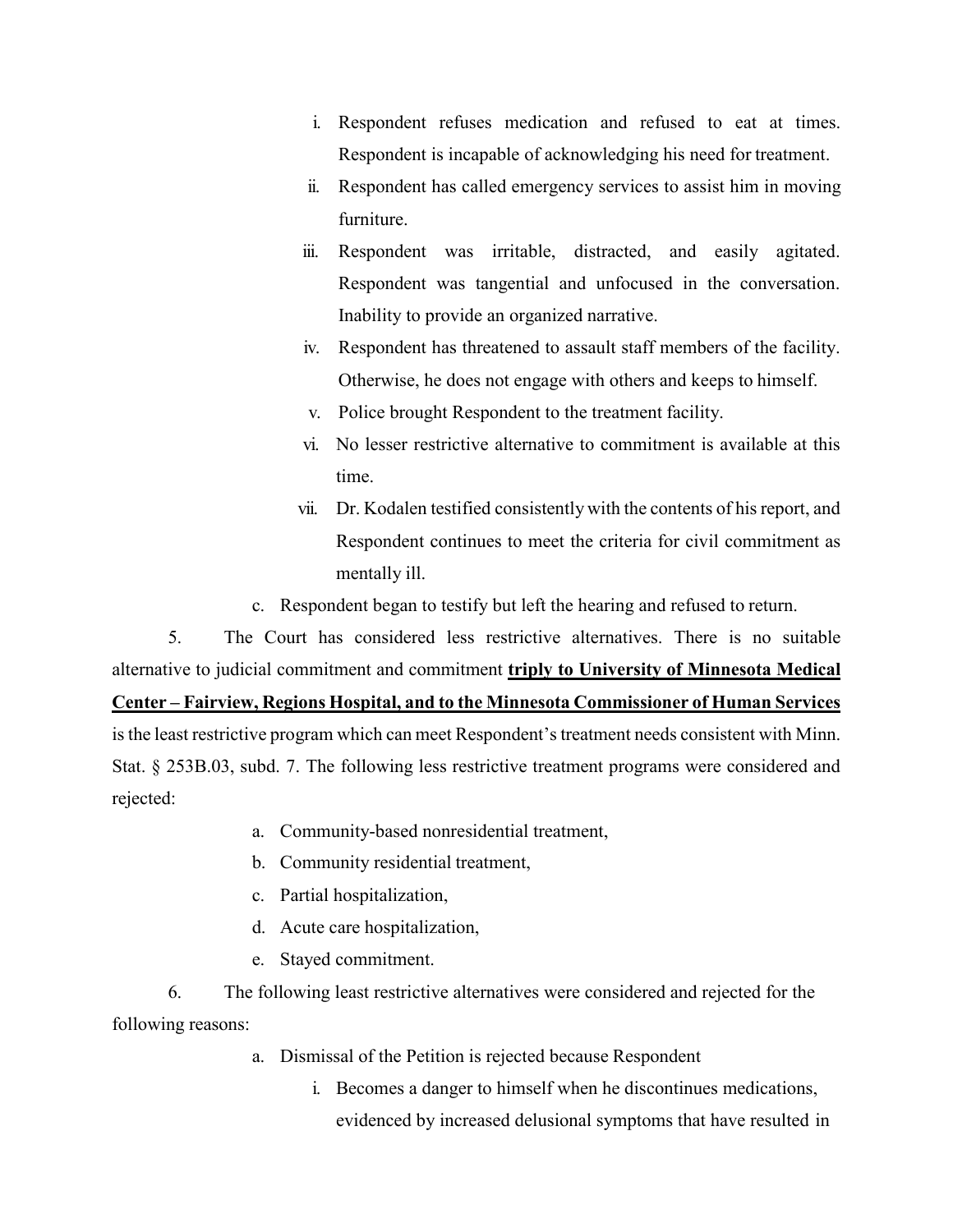previous recommendations of group home placement. Respondent has reported plans to discontinue services and medications if not court ordered, and recently executed these plans the day after his most recent court order expired (10/08/2020).

- ii. has made recent attempts or threats to harm others.
- b. Voluntary out-patient care is rejected because
	- i. of Respondent's expressed wish to avoid treatment,
	- ii. of Respondent's inability to care for self outside of a hospital setting, and
	- iii. this type of care is not adequate for the Respondent's needs.
- c. Voluntary admission to a treatment facility is rejected because
	- i. Respondent does not believe there is a need for treatment, and
	- ii. of Respondent's inability to cooperate and follow through with this type of care.

Based upon the foregoing Findings of Fact, the Court hereby makes the following:

# **CONCLUSIONS OF LAW**

1. The Respondent meets the statutory criteria for civil commitment as mentally ill as defined by Minn. Stat. §253B, subd. 13.

Based upon the foregoing Findings of Fact and Conclusions of Law, the Court hereby makes the following:

## **ORDER**

1. Respondent, **Charles Helmer**, meets the statutory criteria for civil commitment as mentally ill.

2. The effective date of the commitment is December 10, 2020.

3. No suitable alternative to judicial commitment exists and Respondent's commitment **triply to University of Minnesota Medical Center – Fairview, Regions Hospital, and to the Minnesota Commissioner of Human Services** for an initial period not to exceed six months is the least restrictive treatment program which can meet Respondent's treatment needs consistent with Minnesota laws. Respondent shall be committed accordingly.

4. Respondent shall remain hospitalized at University of Minnesota Medical Center -